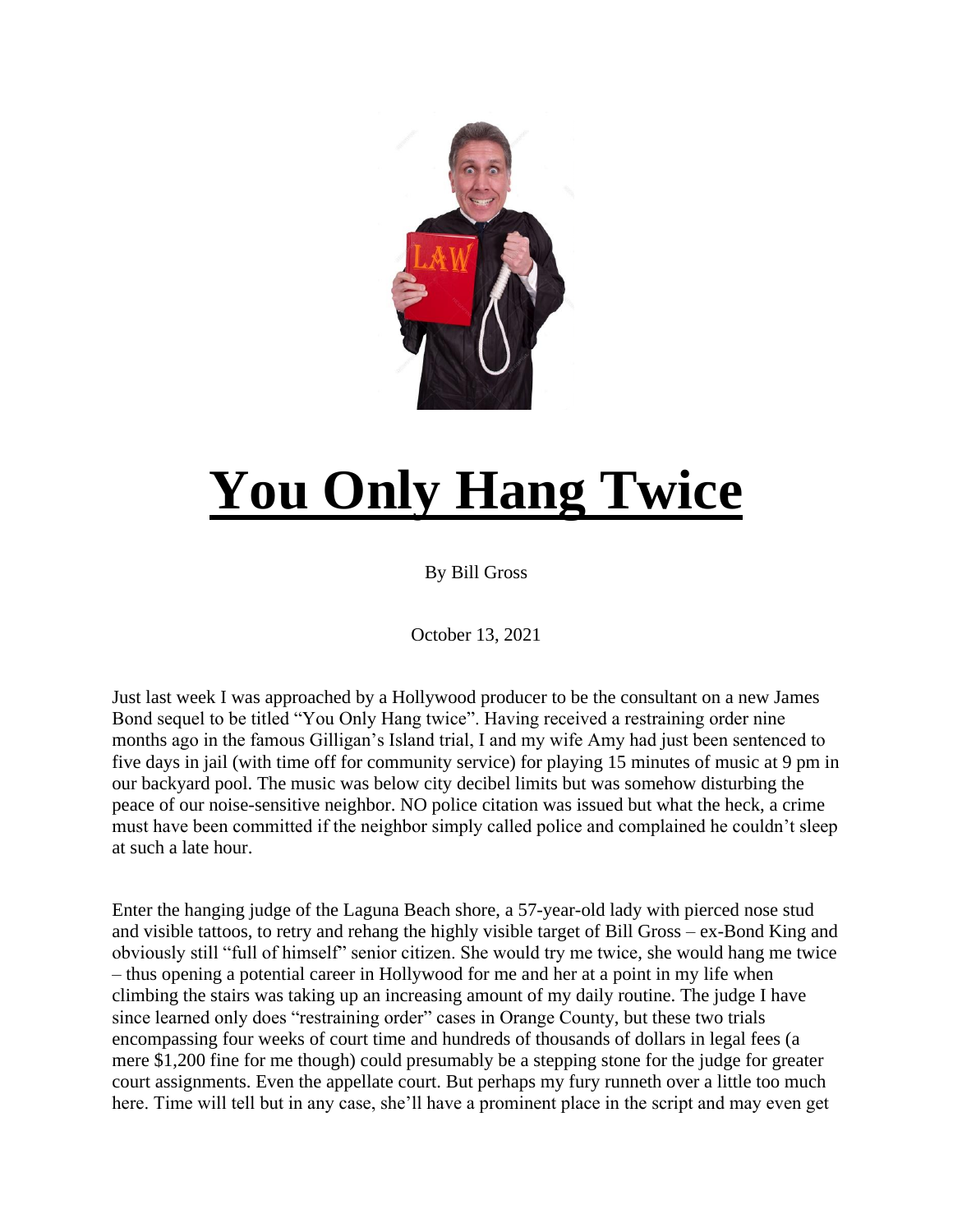to act in her own role. I'm too old for my part it seems. They're thinking of Jake Gyllenhaal! But I would have preferred Tom Hanks.

Anyway, the interesting part of all this to me was our immediate assignment to the Santa Ana soup kitchen for two days of community service. No orange suit duty on the highway thank goodness, just two days at nearby Santa Ana where coincidentally I had volunteered several times in the past to serve Thanksgiving and Christmas dinners. Like one of my friends remarked at a lunch last week, "Community service? Gross has performed and provided more community service in the past 20 years than anyone in Orange County history!" But no matter – truth, justice, the American way, and judicial ambition would prevail.

But here's the interesting part. Having volunteered at this same soup kitchen before, I was expecting a similar cast of "down and out" people in need of a hot lunch. Indeed, as Amy and I cut chicken for the soup and fruit for the fruit cups, we were then assigned to pass out what was actually a gorgeous enchilada lunch replete with cheesecake and chips when the doors opened at noon. Due to COVID, however, there was no indoor dining – in fact the new routine featured a drive-through lane where a large percentage of cars were nice SUVs and pickup trucks. "Say what?" I whispered to Amy. Each "customer" was handed a meal with more calories than the ones at a McDonald's drive-through and in addition, many special requests were fulfilled. No downtrodden homeless people at this soup kitchen! There were vegan meals, gluten-free meals, five kinds of bread, and orders from the cars to skip the meal but to give them mini-sacks of avocados and artichokes for special diets later in the day. There was one request for a feminine hygiene package and several for prophylactics. But not to be outdone, requests for "doggie bites" and cat food kept Amy and I scrambling from noon to 3 pm. "Hundreds were served" to use the McDonald's phrase, and well served I might add. We worked beside a volunteer who told us he came two days a week to feel good about helping other people. He was a little bedraggled looking and had to take the bus from Long Beach to get there. I told him that was a wonderful gesture but silently thought to myself, "Buddy, you've been screwed. They're living better than you".

And so perhaps we have all been screwed if the Santa Ana soup kitchen is any example. A trophy for every kid has moved up the maturity ladder to an artichoke for every adult. Many of those requesting vegan were well dressed and apparently not lacking in the finer accoutrements of daily life. "We can't discriminate against those who have already been discriminated against," remarked one of the permanent staff. "We can't deny them twice". Ah yes I said to myself – I know what you mean.

Over the years it seems, investors have been screwed many times, but usually just the pigs in the well-worn phrase of, "Bulls make money, bears make money, pigs get slaughtered." Actually, bears have very little to show for their efforts in the past few years except for recent shorts in GameStop and AMC which I continue to recommend shorting with the caution that volcanoes erupt every once in a while. But it's the bond market that may have seen its finest hour and is now a potential target for future bears. Readers are familiar I'm sure with all of the Fed speak